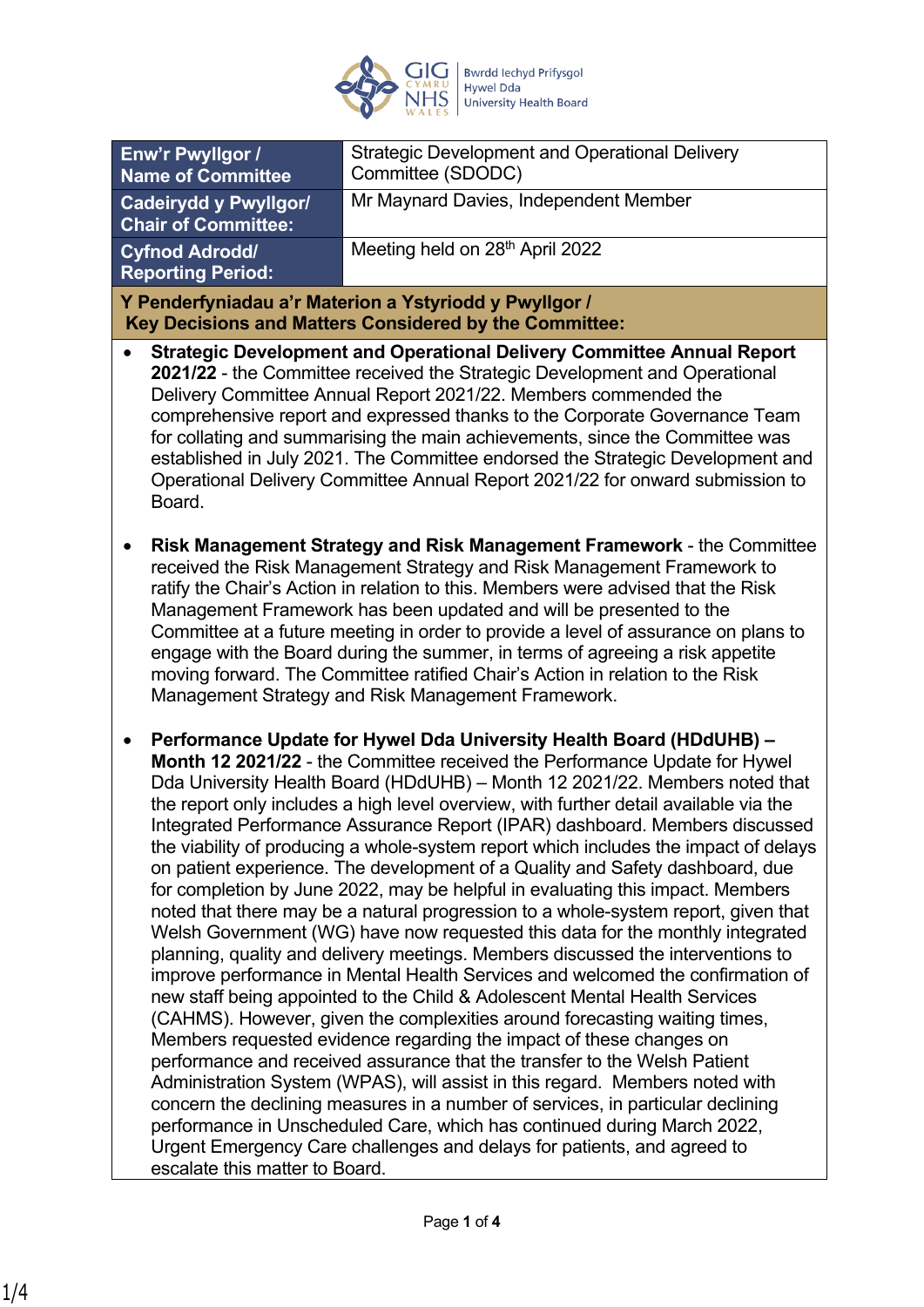- **Planned Care Recovery** the Committee received the Planned Care Recovery report, noting that due to the impact of COVID-19, patients waiting 36 weeks for treatment had increased by 5,000 since 31<sup>st</sup> March 2021. Whilst this is disappointing, Members were advised that since reaching around 30,000 overall there has been steady improvement during the past few months. Members were advised of the plans in place to increase capacity, internally and externally by outsourcing with the independent sector. In addition, it was noted that 30% of the Health Board's current outpatient activity is now delivered virtually, with scope to further increase this ratio. However, Members were advised that the Health Board does not have the core capacity to deliver the volumes required by the staging points set out in the Minister's Planned Care Recovery Plan. Due to the current workforce challenges and the need to increase capacity, Members acknowledged that in order to meet the milestones set by WG, a number of radical decisions on service changes make be required.
- **Integrated Medium Term Plan (IMTP) for the Period 2022/23 –2024/25**  the Committee received the Integrated Medium Term Plan (IMTP) for the period 2022/23 –2024/25, noting that work continues to develop models and saving opportunities to facilitate a financially balanced IMTP. Members were informed that challenging conversations have taken place with WG and that, following these discussions, the Executive Team is now evaluating and exploring options to respond. Members acknowledged the work required by the Board between now and the re-submission date in order to transact a number of key schemes on the road map to sustainability, in particular workforce sustainability.
- **Implementing the Healthier Mid and West Wales Strategy Programme Business Case (PBC) Update** – the Committee received the Implementing the Healthier Mid and West Wales Strategy Programme Business Case (PBC) update, noting that the Health Board has responded to scrutiny questions received from WG following submission of the PBC on 2<sup>nd</sup> February 2022. Members discussed the specifics of the Infrastructure Investment Board (IIB) meeting on  $26<sup>th</sup>$  May 2022, understanding that WG support is the next critical stage, for both the PBC and the Health and Care Strategy.
- **Cross Hands Health and Wellbeing Centre**  the Committee received the Cross Hands Health and Wellbeing Centre presentation, noting that the Outline Business Case (OBC) is due to be presented to Board on 26<sup>th</sup> May 222, prior to resubmission to WG. Members were reminded that the project has been in development for a number of years, with the original OBC submitted to WG in early 2020. However, following the initial feedback from WG and the subsequent pandemic, the project was paused. Members noted that the OBC now aligns to the Pentre Awel development and the PBC and that, whilst the financial costs have increased, the annual revenue costs associated with the scheme will be cost neutral.
- **Deep Dive on Planning Objectives 4.L & 4.N**  the Committee received the Deep Dive on Planning Objectives (PO) 4.L & 4.N. Members noted that PO *4L: Social Model for Health and Wellbeing*, has been established to design a process going forward, given the importance of progressing the social model for health and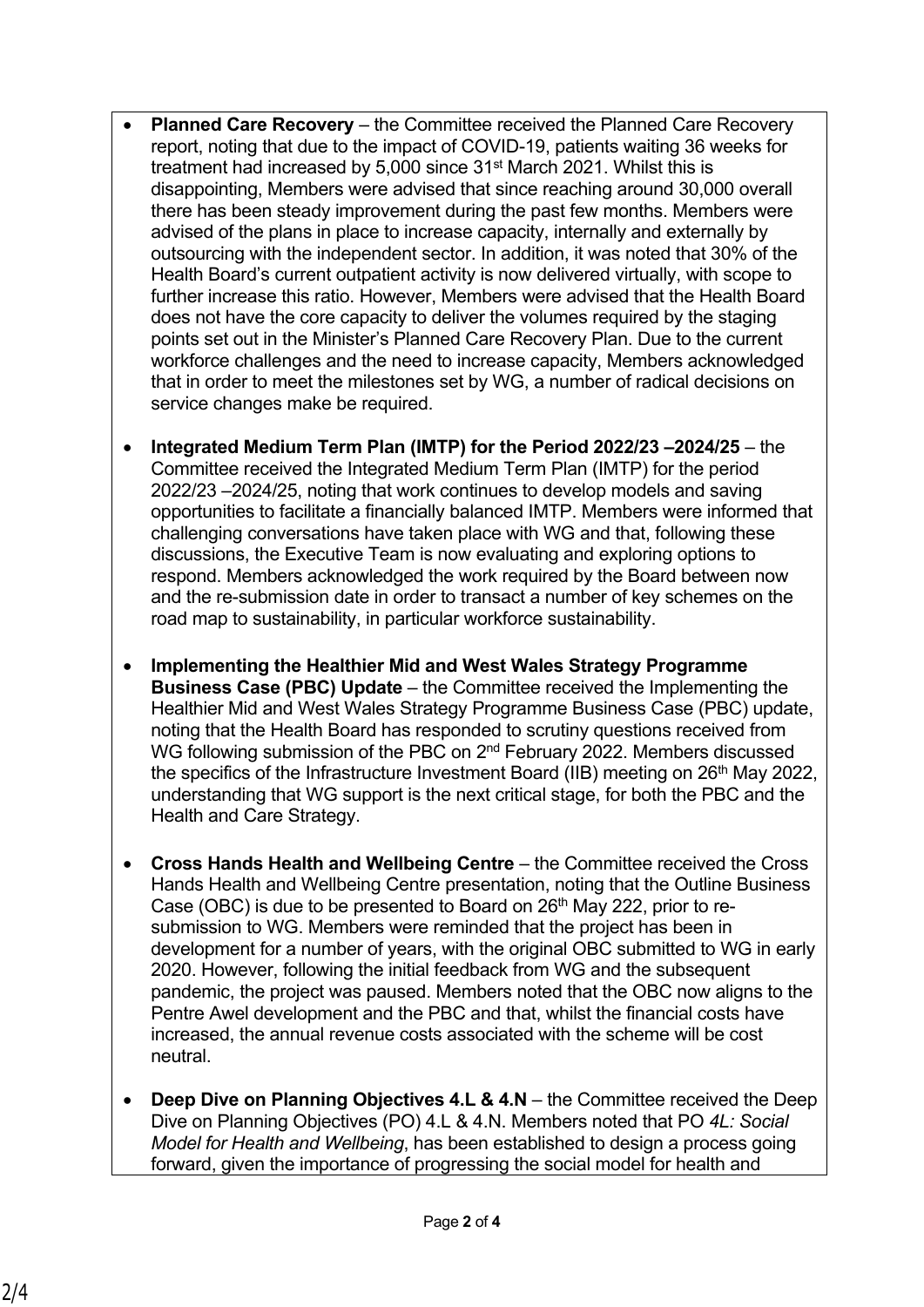wellbeing in order to underpin the community model within the Health Board's strategy. In terms of PO *4N: Optimising the food system as a key determinant of well-being*, it was noted that this is a new area in terms of Health Board involvement. The PO relates to understanding the food system and, acknowledging that the Health Board is not an expert in this field, a feasibility study was commissioned with North Star Transition (NST). Members discussed the approach taken by the Health Board with both POs and whether, as a statutory body, the Health Board should only be providing support and not directing the outcome. However, it was noted that Board believed that the best approach initially was to understand the process and receive support from peers in order to progress. For assurance, this approach has resulted in a willingness of key stakeholders to support the plan prior to engagement with the public, which will be key once the Health Board progresses to participative budgeting.

- **Transforming Access to Medicines (TrAMs) Introduction and Update** the Committee received the Transforming Access to Medicines (TrAMs) Introduction and Update, noting that TrAMs is a long-standing programme to consolidate the Pharmacy Technical Services within NHS Wales. The PBC was approved by WG last year and the NHS Wales Shared Services Partnership (NWSSP) is leading the programme on behalf of all Health Boards in Wales. Members discussed the rationale for the development of three regional hubs, understanding that the specific locations are still to be confirmed. In terms of the south-west hub building work should commence in 2025, with the site active in 2028. Members fully supported the TrAMs programme and received assurance that the associated risks to the current aseptic units will be managed due to the investment from WG until TrAMs develops.
- **PSBs Wellbeing Assessments (WBFGA)** the Committee received the Assessment of Local Well-being for each PSB within the Hywel Dda area, noting that the assessments have been approved by each PSB and are due to be published no later than May 2022, in line with legislative requirements. Members welcomed the common themes, noting their usefulness as a key source of reference for future planning for teams working on service and transformation projects. Whilst noting that a number of POs include reference to the Well-being Assessments, Members suggested additional wording should be included referencing these documents as a key source of reference for our future planning.
- **Pentre Awel Update 2022 Quarter 2**  the Committee received the Pentre Awel Update 2022 – Quarter 2 which outlined the key milestones to date, with Members noting that the project is now progressing at pace.
- **Discretionary Capital Programme (DCP) and Capital Governance Update Report** – the Committee received the Discretionary Capital Programme (DCP) 2021/2022, 2022/23 & Capital Governance Update Report, receiving assurance that detailed discussions and scrutiny take place at the Capital Sub-Committee (CSC). Members acknowledged the significant work undertaken to deliver the majority of planned projects by year end, whilst noting that next year's programme is anticipated to be smaller than in previous years, given constraints on capital funding from WG. Members also received a presentation on the Prince Philip